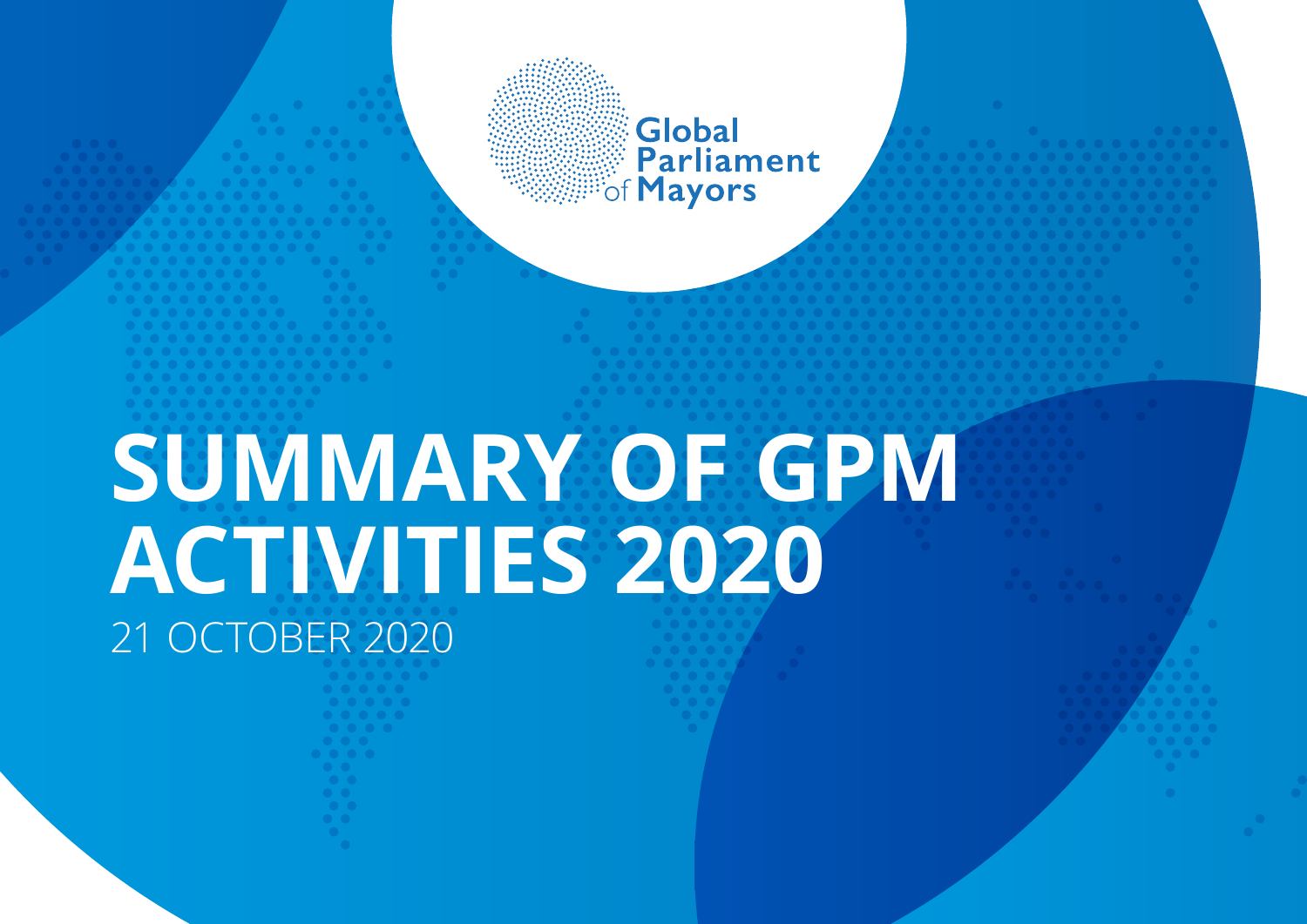In February 2020 the Executive Committee established the Action Plan 2020 with a series of concrete deliverables towards the GPM Annual Summit 2020. The corona crisis was not foreseen during the realisation of the Action Plan 2020 and impacted the envisioned actions. The postponement of the GPM Summit 2020 to April 2021 was the most important revision to the Action Plan 2020. The pandemic led to new action developments such as the GPM campaign MayorsActNow and the strengthening of the partnerships with UN-Habitat and OHCHR by co-hosting webinars on Safer Cities and the Right to Adequate Housing, respectively in May and June. Here you will find a summary of the most important activities that the GPM has undertaken from the Summit 2019 up to October 2020.



#### **2020 WORLD URBAN FORUM 8-13 FEBRUARY**

For the very first time, the Global Parliament of Mayors was officially represented at the World Urban Forum (WUF10) in Abu Dhabi, organised by UN-Habitat. This international conference discussed all aspects of urban policy and brought together 12.000 politicians and city experts from 168 nations. Together with the City of Mannheim, the GPM hosted a networking event on "The solution to accelerate digital democracy". The event discussed the benefits of the Virtual Parliament, as well as the ways in which the GPM is harnessing new technologies to bring large, medium and smaller cities together in a compelling new form of advocacy. It also showed that digitally empowered and emboldened cities can stimulate action in multilateral fora. By showcasing the Virtual Parliament, the networking event solicited inputs and recommendations, and identifying concrete opportunities to scale-up the Virtual Parliament in participating city networks and cities.

The event brought together GPM Mayors Kurz (Mannheim, Germany), Lowe (Banjul, Gambia), Krupa (Katowice, Poland) and affiliated Mayors Sierau (Dortmund, Germany), de Araujo (Quelimane, Mozambique), Deputy Governor Ismail Ahmed (Duhok, Iraq). The event was moderated by Director Global Cities Juliana Kerr, the Chicago Council on Global Affairs.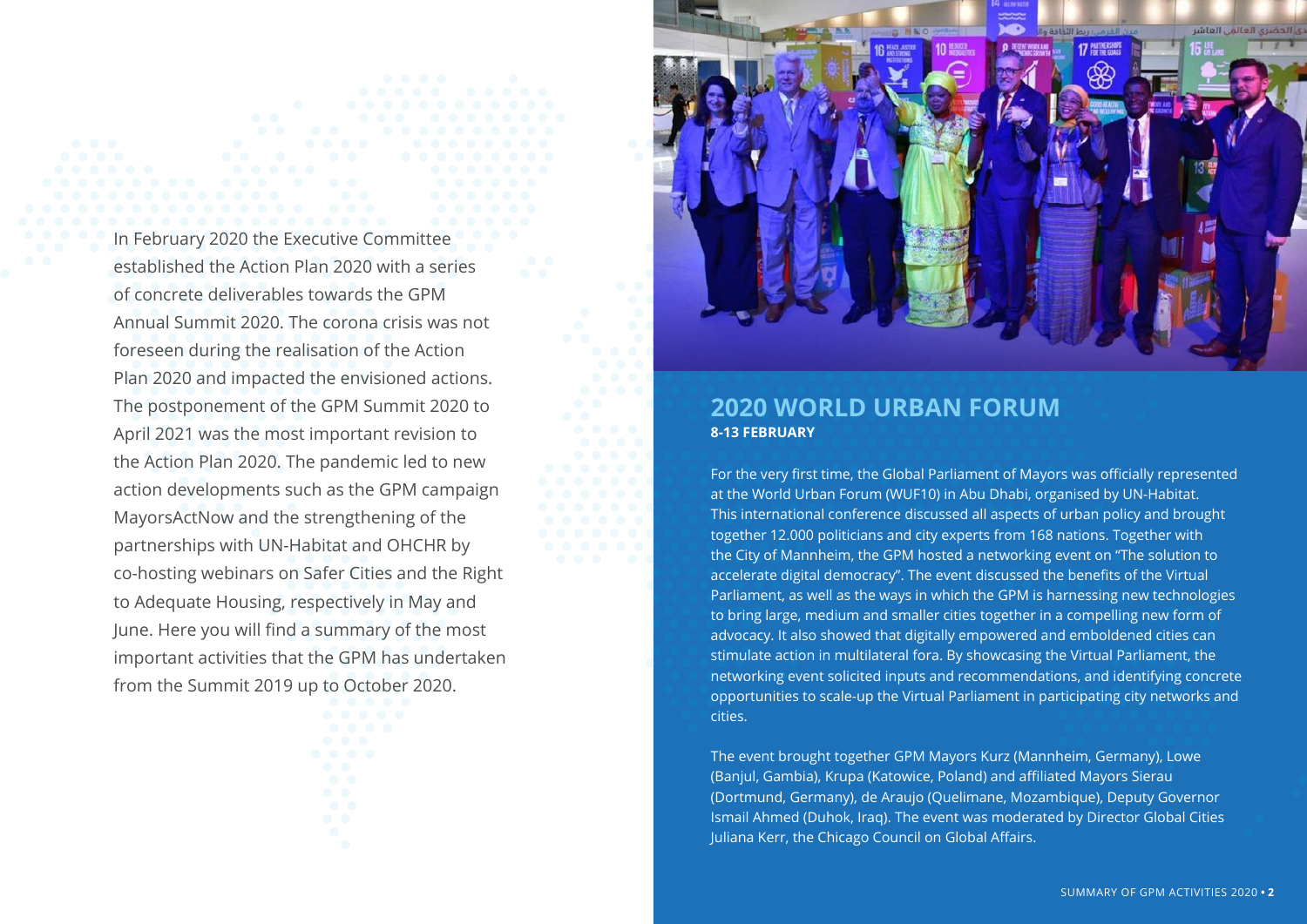# Corona Crisis:<br>MayorsActNow

### **Global Parliament**<br>Allayors

#MayorsActNow

#### **MAYORSACTNOW CAMPAIGN 19 MARCH–1 SEPTEMBER**

At the start of this year the world faced a pandemic sparked by the Sars-CoV-2 virus, also known as Covid-19. The MayorsActNow was launched during the beginning peak phase of the virus with the first open letter by GPM Chair Mayor Kurz. Mayor Kurz urged for evidence-based sustainable leadership, and not to focus on populist shouting. The MayorsActNow Campaign underscored the unique position of cities to unite people and overcome the biggest obstacles, and was started on the premise that Mayors can control the pandemic by taking urgent and clear action such as minimizing physical social interaction. Such drastic measures have been essential in protecting the most vulnerable in our society. The campaign acknowledged that the possibilities of mayors varied from country to country and city to city. The GPM has been ready to connect mayors with each other through sharing best practices, highlighting media coverages, promoting urban assessment tools and sharing preventive measurements. A new tool for evaluating local-level public health preparedness was developed by the Center for Global Health Science and Security of Georgetown University called the Rapid Urban Heatlh Security Assessment (RUHSA) designed primarily for local government leaders and policy makers to support decisions as they prioritize and build capacities to improve local-level health security. In addition to the campaign activities mentioned above, the GPM organised interactive discussions and webinars.

Mayors were invited to participate in the campaign through the following options on the Virtual Parliament and the GPM website:

- **Share local Initiatives** on distinctive actions, best practices to cope with this pandemic and be inspired by other city leadership initiatives.
- **Consult a weekly updated overview of publications** on monitoring and tackling the pandemic by city networks, partners and international organisations to stay updated and informed on global activities.
- • **Share questions and answers with fellow colleagues** around the world on a Mayor-to-Mayor Forum.
- **Connect with other cities and local administration** through #MayorsActNow.

The campaign has brought about fifty new contacts with mayors and their offices that either shared their local initiative or put forward their solidarity with the MayorsActNow campaign. Please click here, for all city contributions on the Virtual Parliament. More contributions can be viewed on the GPM website here.

#### **SECOND OPEN LETTER FROM THE GPM CHAIR 13 APRIL**

A second open letter to Mayors around the world was shared by GPM Chair Mayor Kurz in April 2020 after many cities started opening up after a period of lockdown, drawing some conclusions and urging for solidarity in every possible way. Starting with Mayors in overcoming the pandemic by continuing to act with a great openness about possible solutions, and guided by evidence from scientific research. To reflect on the letter, click here.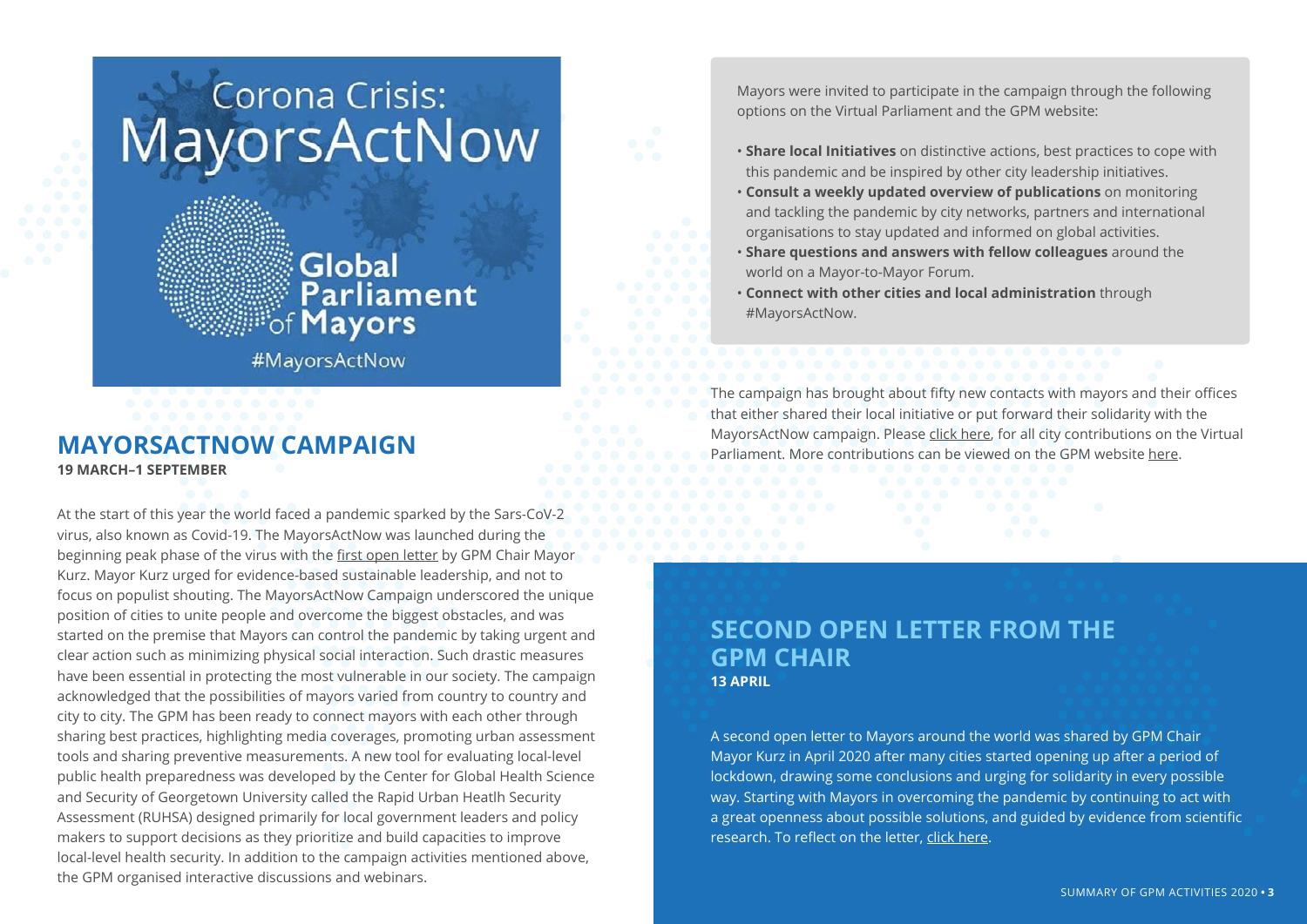

#### **WEBINAR "***STRENGTHENING THE SAFER CITIES WHILE RESPONDING TO COVID-19***"**

**27-28 MAY**

In a two-day webinar the GPM partnered with UN-Habitat in exploring the impact of the pre-Covid process on the implementation of the UN systemwide Guidelines on Safer Cities and Human Settlements with the current pandemic on urban safety and security challenges.

The webinar was organised by the following topics:

- The emerging lessons from Covid-19 on vulnerability and safety
- Useful tools for systemic and sustainable safer cities approaches
- Inclusion, social cohesion and safer urban environments
- Integrated benchmarking and measurement tools for safer cities
- Next steps towards a workplan Safer Cities Programme and WUF 2022

The webinar was opened by Maimunah Mohd Sharif, Executive Director of UN-Habitat and GPM Chair Mayor Peter Kurz with reflections from UN Woman, UNODC and UNICEF.

GPM Mayors Rio (Braga, Portugal), Benjamin (Columbia, USA), Rees (Bristol, UK), GPM Deputy Mayors Darawsha (Palermo, Italy) and Skiba (Katowice, Poland) and affiliated Mayor de Araujo (Quelimane, Mozambique) participated in the panels. Further, representatives from the cities of eThekwini/Durban (South Africa), Helsinki (Finland), Advisory Committee members Elizabeth Johnston (EFUS), Robert Muggah (Igarape Institute) and professor Eric Corijn (Vrije University Brussels) participated in the panel as well as the organisations UNESCO, OIC, UCLG and NGOs such as Plan International and Red Dot Foundation.

In total some 200 people registered for the webinar

To reflect on the programme, click here. A detailed report on the goals, the thematic sessions and position papers is available on the GPM website, click here.

#### **WEBINAR "***THE IMPACT OF COVID-19 ON THE RIGHT TO ADEQUATE HOUSING: LOCAL GOVERNMENT PERSPECTIVES***" 24 JUNE**

The GPM partnered with UN Special Rapporteur on the Right to Adequate Housing, Mr. Balakrishnan Rajagopal. On the forefront fight against COVID-19, housing has become a central defence tactic and issue for local governments. During the webinar, participants discussed the importance of housing adequacy to ensure protection against COVID-19, and the challenges faced by the local and regional administrations to ensure access to safe, affordable housing, stopping evictions of tenants and homeowners during the crisis. The debate also reflected the safety of children, women, older populations and people with disabilities.

The event mapped out potential strategies to counter the impacts of the pandemic related to housing at a local level. Furthermore, the outcomes of the webinar helped to inform the forthcoming report of the Special Rapporteur on the right to adequate housing, to the UN General Assembly, in which he will make medium and long-term recommendations to states, local and regional governments all to realise SDG 11.

Special Rapporteur on the right to adequate housing Balakrishnan Rajagopal, OHCHR chief of the Sustainable Human Development Section Natacha Foucard and GPM Chair Mayor Kurz opened the webinar.

The panel brought together GPM Mayors Aki-Sawyerr (Freetown, Sierra Leone), Mugasa (Hoima, Uganda), and affiliated Deputy Mayor Luca Montuori (Rome, Italy). The panel was moderated by Professor and Co-Chair of the GPM Advisory Committee Sheila Foster.

Representatives of the following cities participated: Amman, Bristol, Cape Town and Chicago. Further, representatives of the organisations of OHCHR, UN Habitat and Habitat International Coalition participated in the panel.

In total 250 people registered for the Webinar. For further reading please refer to the summary note of the webinar, click here.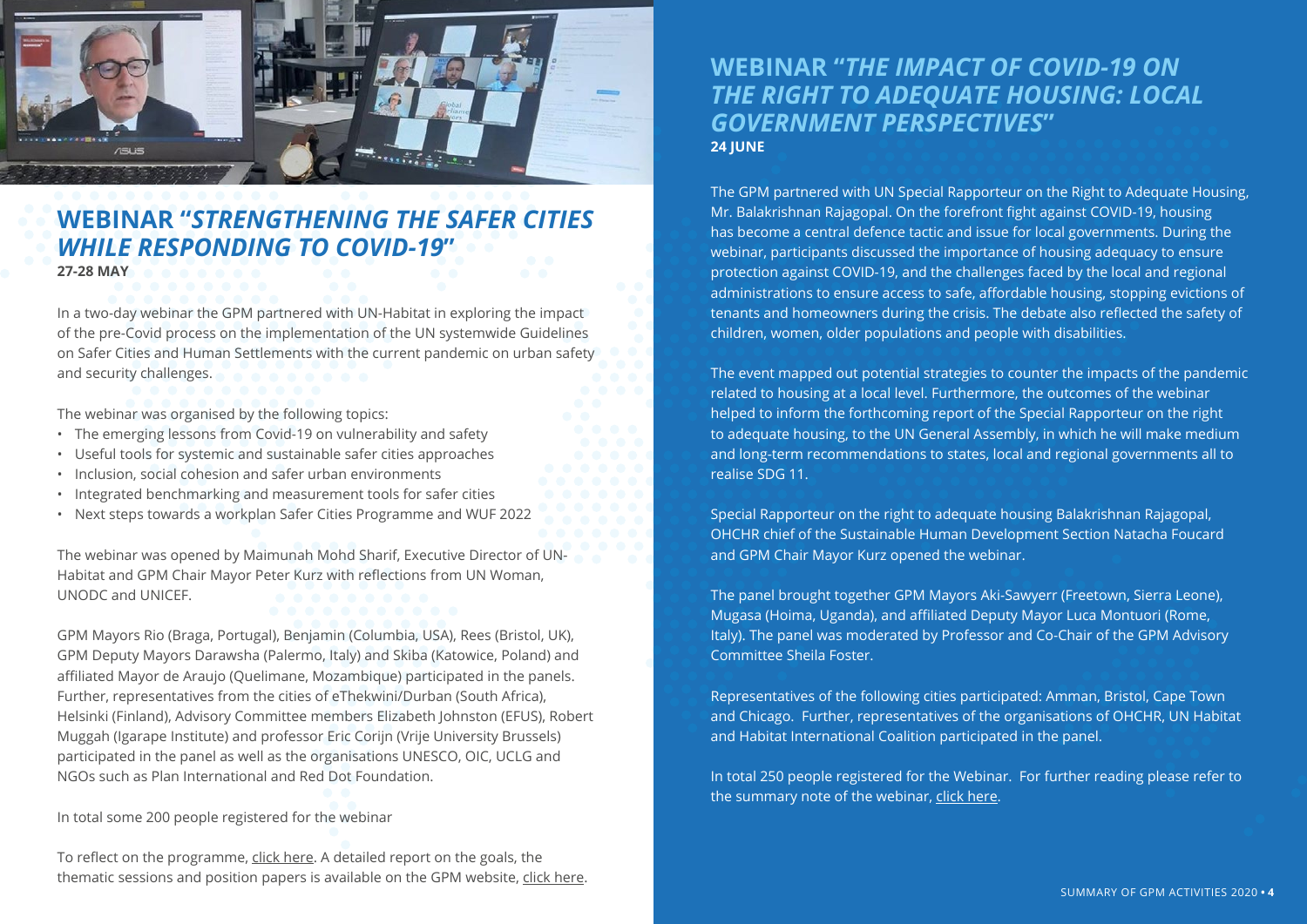#### **STATEMENT AGAINST POLICE BRUTALITY 10 JUNE**

The GPM wrote a statement against police brutality in response to the nation-wide demonstrations in the United Stated by people standing up against acts of racebased violence that stem back from a history of systemic economic inequality, political exclusion and the erosion of hope. The GPM supported the statement by USCM President and GPM Mayor Bryan Barnett of Rochester Hills and was united with US Mayors in their efforts to overcome mistakes made at higher level of government, and to establish the peace, and security that the US Constitution grants all people.

#### **RESOLUTION ON VIOLENCE REDUCTION 1 JUNE-1 OCTOBER**

This resolution was led by Mayor Marvin Rees of Bristol (Rapporteur) and supported by Co-Chair of the Advisory Committee Robert Muggah. The GPM partnered with Peace in Our Cities to develop the resolution to halve violence by 2030 which was put forward to all GPM members with the possibility to offer amendments or comments. On 15 June the resolution was adopted by the GPM by a majority of votes. After the GPM invited Mayors from around the world to sign off for the resolution and used its Virtual Parliament tool to make the voting process accessible. City networks and international organisations have also been invited. City leaders from Budapest, Madrid, Los Angeles, to Santiago, Sao Paolo, Haifa, Brisbane, Taipei and Tepebasi committed to this objective. The resolution is supported by AFUS, EFUS, MMC, Peace in Our Cities, UNICEF, UN Habitat and Strong Cities Network representing over 1,500 cities and urban areas. About 60 cities have individually signed the resolution, click here to view the full list of cities.

#### **OPEN LETTER UN75 TO UN SECRETARY-GENERAL GUTERRES 21 SEPTEMBER**

Mayor Steve Benjamin of Columbia (Rapporteur) together with Advisory Committee member Professor Eric Corijn has initiated the open letter to call on UN Secretary-General Guterres to launch and lead the global dialogue with cities and leaders about

the United Nations that the world needs 75 years after its founding. In it, the GPM urges the UN to recognize the important role of cities for a multilateral and rulebased international political system and launch a global dialogue with cities with the aim of an institutional reform which will lead to a formalised participation of cities in international decision-making process. Due to the advocacy work of GPM Mayors by sharing the GPM Open Letter with their UN Ambassadors, the GPM was able to reach out not only to the UN institutions but also to the Heads of State and Government.

At the special high-level meeting of the UN General Assembly on 21 September with the slogan "The future we want, the UN we need" to commemorate the 75th anniversay of the founding of the UN Secretary-General Guterres referred to the need for a network multilateralism in which nations states are not the only actors. GPM Chair Mayor Kurz said, "Secretary-General Guterres emphasised in his speech the role of cities as important partners for the future of multilateralism and an inclusive UN. In doing so, he took up a central demand of the GPM. Even if today's address by the UN Secretary-General does not yet mean that cities are being formally included in the UN decision-making system, it is clear that the United Nations has recognised the need for far-reaching change which includes the participation of cities. The GPM will use this window of opportunity to further underline its expectation of genuine multilevel governance." Click here for the UN report "The future we want, the UN we need" with the efforts of the GPM on page 132.

#### **CALENDAR NOVEMBER**

#### **12 AND 19 NOVEMBER (15.00 – 17.30 HRS CEST)**

High level webinar meeting for Mayors and leaders of city networks and international organisations on post-corona urban policies with thematic sessions focused on public health, housing and urban security, education and culture and govenance and democracy.

#### **NOVEMBER**

On line consultation of GPM Mayors on the Leipzig Charter

#### **MID-JANUARY**

Follow-up of the high-level meeting on post-corona urban policies in November 2020

#### **17-19 APRIL**

GPM Annual Summit in Palermo, Sicily, Italy